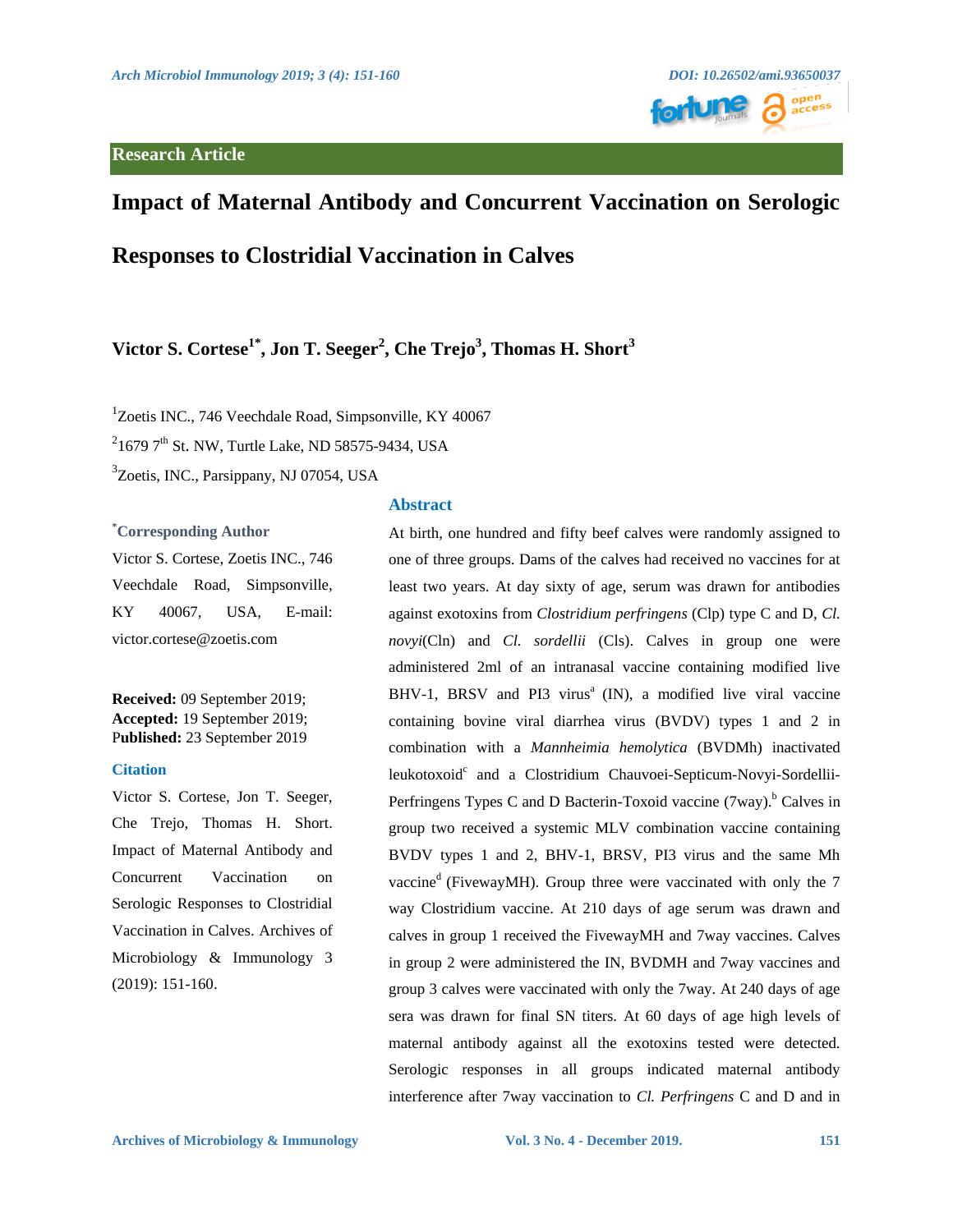group 3 to *Cl. novyi and sordellii*. Interference of the immune response to *Cl. novyi* by systemic MLV BHV-1 viral vaccination was seen on day 60 and 210 to *Cl. sordellii*. This study indicates that both maternal antibody and concurrent systemic BHV-1 vaccination may interfere with serologic responses to Clostridial exotoxin vaccination. The impact of the decreased antibody levels on protection could not be determined in this study.

**Keywords:** Interference; Clostridium vaccination; Calf vaccination; Maternal antibodies

**Abbreviations:** Clostridium perfringens (Clp) type C and D, Cl. novyi(Cln) and Cl. sordellii (Cls)

# **Introduction**

Clostridia bacteria are spore forming gram positive rods. They are anaerobic and over 200 species are found in nature [1,2]. The bacteria are usually found in dead or dying plant and animal material where their potent enzymes digest the material, breaking it down and using it to as a growth media [2,3]. These potent enzymes, synthesized and released by the bacteria, are called exotoxins. These exotoxins are some of the most potent toxins known to man [3].

Clostridia also have the ability to form highly durable spores when the conditions are not favorable for bacterial growth [3,4]. Clostridial spores can remain viable in the soil for 25 years and are resistant to heat, cold and sunshine [1-4]. These spores can be picked up in the course of normal eating, circulate through the animal and be re-excreted [5]. If there is disruption of blood flow to an area in the body these spores can lodge, and in the anaerobic environment begins to replicate and release toxins causing sudden death [2,6,7]. Even though outbreaks due to Clostridia are rare, after an infection mortality rates are high. Furthermore, the spores are readily found in the soil [1- 6]. For these reasons, Clostridial vaccines are among some of the oldest and most widely used bacterins in cattle, sheep and horses [1-4]. These vaccines have been used for well over 60 years in cattle [4,8]. The availability and use of efficacious bacterins, toxoids, and bacterin-toxoids has not eliminated clostridial infections.

However, little research has been done evaluating immune responses with these vaccines in recent years. This study was done to assess the effect of maternal antibody and concurrent vaccination with viral vaccines on serologic responses response of calves to a multivalent Clostridial vaccination program.

# **Materials and Methods**

# **Animals**

The study consisted of 150 newborn calves that were part of the resident Angus base herd. The dams of these calves ranged in age from 3 to 12 years. At birth, calves were individually identified with an ear tag and randomly assigned to treatment group 1, 2 or 3. To ensure that calves vaccinated intra-nasally were not comingled with non-intranasal vaccinated calves, treatment groups were maintained in separate pastures for thirty days after vaccination to minimize the risk of shedding post vaccination to calves not receiving the IN vaccination.

#### **Vaccination**

Table 1 shows the assignment of the calves and vaccination, sampling and other management at each time point in the study. On approximately day 60 (range 53-64 days), two serum tubes were collected from each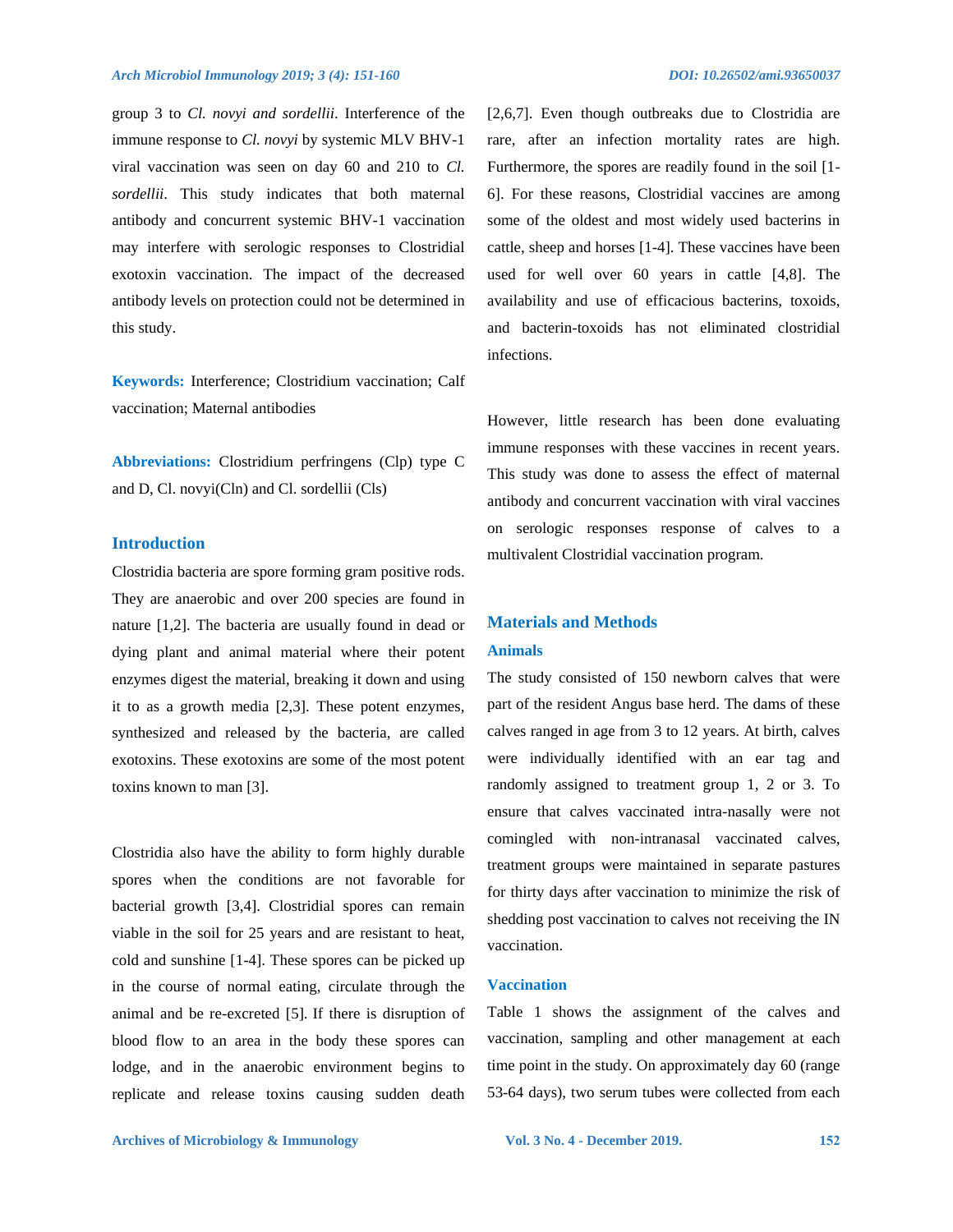#### *Arch Microbiol Immunology 2019; 3 (4): 151-160 DOI: 10.26502/ami.93650037*

calf and all calves received a *Clostridium Chauvoei-Septicum-Novyi-Sordellii-Perfringens* Types C and D

| Group                   | 60 Days of Age                                           | 210 Days of Age                                                   | 240 Days of Age             |
|-------------------------|----------------------------------------------------------|-------------------------------------------------------------------|-----------------------------|
| Group<br>1              | Serum drawn, nasal<br>swab, IN,<br>BVDMh, 7way           | Serum<br>drawn,<br>swab,<br>nasal<br>FivewayMH.<br>7 way          | Serum drawn, nasal<br>swab, |
| Group<br>$\overline{2}$ | Serum<br>drawn,<br>nasal<br>swab,<br>FivewayMH,<br>7 way | drawn, nasal swab, IN, Serum drawn, nasal<br>Serum<br>BVDMh, 7way | swab,                       |
| Group<br>$\mathbf{3}$   | Serum drawn, nasal swab, 7 way                           | Serum drawn, nasal swab, 7 way                                    | Serum drawn, nasal<br>swab, |

**Table 1:** Schedule of events and products administered

Calves in groups 1, received 2ml of an intranasal vaccine containing modified live BHV-1, BRSV and PI3 virus $\sigma$  (IN) vaccination and a modified live viral vaccine containing bovine viral diarrhea virus (BVDV) types 1 and 2 in combination with a *Mannheimia*  hemolytica (Mh) inactivated leukotoxoid<sup>c</sup>. Group 2 was administered a MLV bovine viral diarrhea virus (BVDV) types 1 and 2, BHV-1, BRSV, PI3 virus and the same Mh vaccine<sup>d</sup> (FivewayMH)<sup>d</sup>. On day 210, All calves were vaccinated with the seven way clostridial vaccine and serum was drawn. Calves in group 1 were administered the FivewayMH vaccine and calves in group 2 received the IN and BVD/Mh vaccination. On day 240 serum was collected from all the calves. BHV-1 serology was monitored during the study to for the

possibility of viral transmission from the intranasal vaccinates.

#### **Sample collection and processing**

Bacterin-Toxoid vaccination<sup>a</sup>.

All samples were transported on ice packs to the point of serum separation and sample freezing. Serum was separated, and all samples were stored frozen at  $-20$  °C until the completion of the study and shipped to the diagnostic laboratory for laboratory analysis.Antibody to *Clostridium perfringens* beta and epsilon exotoxins (*Cl. perfringens* C and D), *Cl. novyi* and *sordellii* toxin were determined using an ELISA with the following format: beta or epsilon toxin was coated to 96-well plates. The serum samples were tested using a series of two-fold dilutions to determine the endpoint titer. Bound calf antibody was detected using a secondary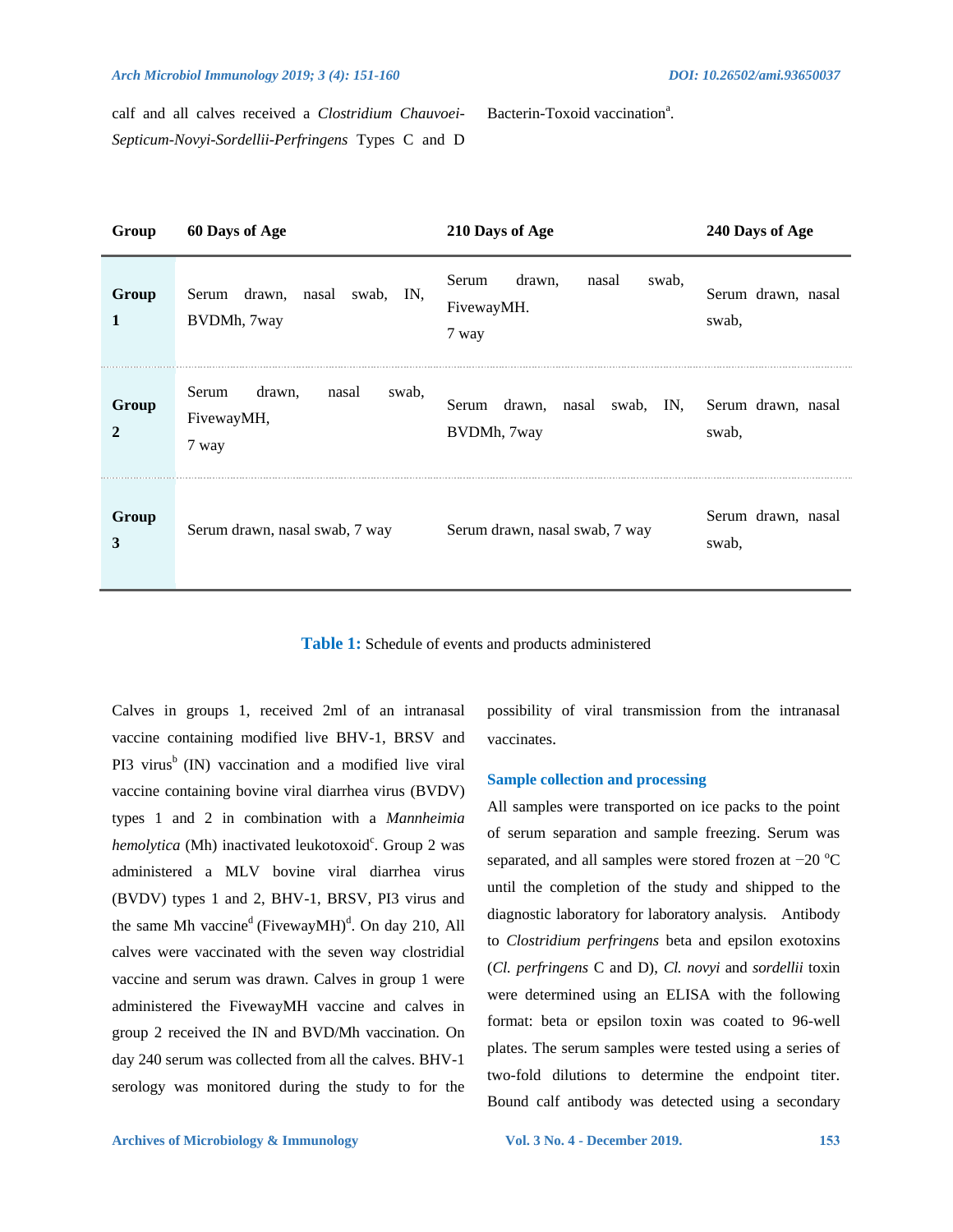antibody conjugate. Each serum sample was tested twice to determine titers. One calf's sample was retested as the initial result was an outlier for beta and epsilon toxin levels.<sup>e</sup>

- a. Ultrarace 7, Zoetis, Parsippany, NJ
- b. Inforce 3, Zoetis, Parsippany, NJ
- c. OneShot BVD Zoetis, Parsippany, NJ
- d. BoviShield Gold 5/OneShot, Zoetis, Parsippany, NJ
- e. Benchmark Biolabs, f. SAS v9.4, Cary, NC

#### **Statistical Analysis**

Since the study involved repeated observations of titers on the same animal, the basic analysis was done using a repeated measures model. Due to the nested structure of treatment groups within pasture, the basic model included fixed effect of treatment group within pasture, day of serum collection and the interaction of treatment group by time within pasture. The calf was considered a random effect. All analyses for the current study were conducted using a commercial statistical program.<sup>f</sup>

# **Results**

# **Animals**

Four calves died during the study period, three were discovered autolyzed in the pasture (one from each group) and the cause of death was not determined and one calf died from pneumonia (group 3). Control calves had BHV-1 serum IgG levels of less than 1:8 during the study period indicating no BHV-1 exposure from vaccinates or wild virus occurred (Figure 1).



#### **Figure 1:** Group 3 IgG geometric mean BHV-1 ELISA titers throughout the study period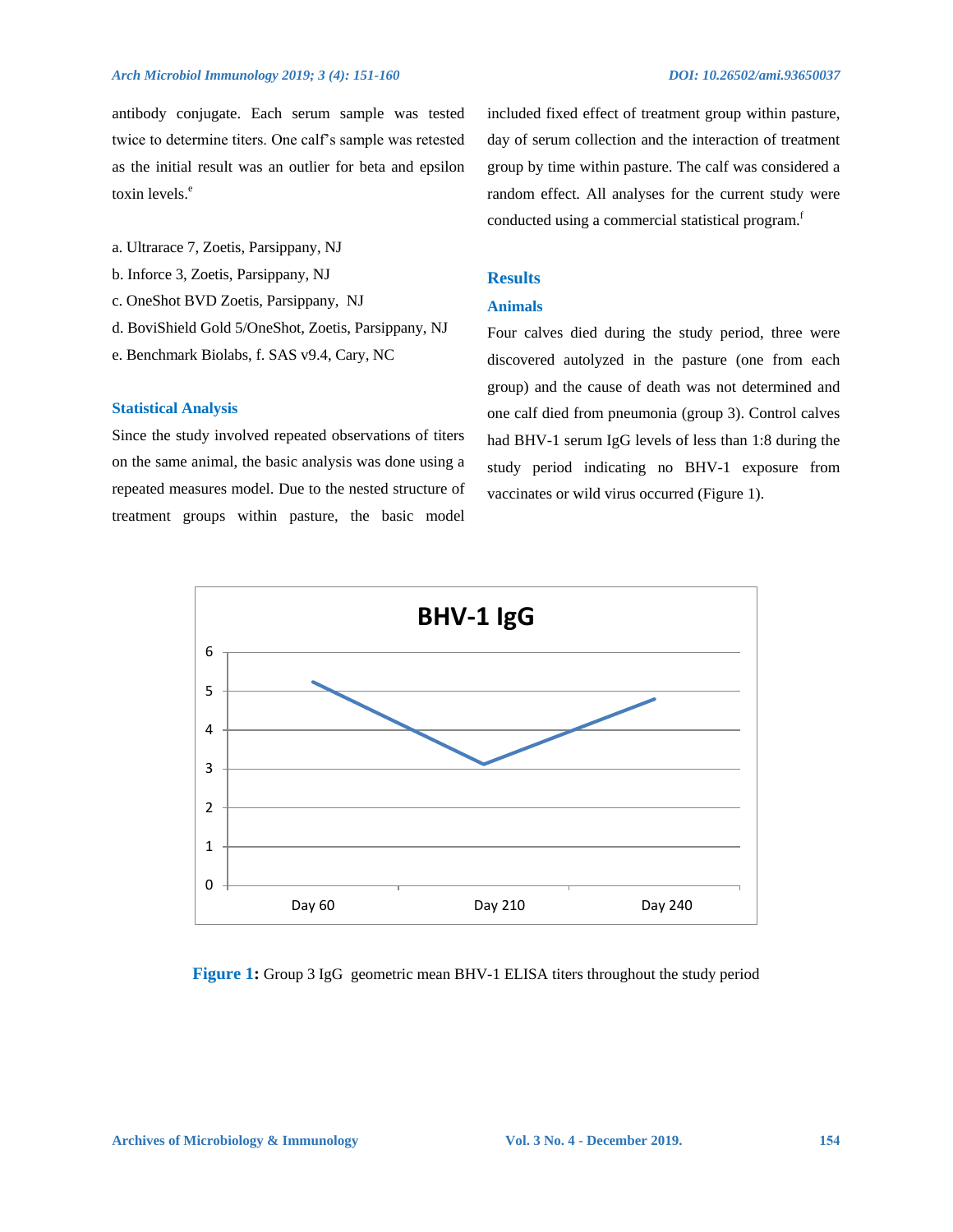# *Clostridium perfringens* **C and D**

Analysis was performed on actual and log transformed antibody levels. Similar statistical results were seen on both analysis (Tables 2, 3 Figures 2, 3). High levels of *Cl. perfringens* titers were seen across all three groups prior to vaccination on day 60. Each group had significant decreases from the day 60 antibody levels and significant increases following their second vaccination (on day 210) by day 240 to both *Clostridium perfringens C and D*.

| Group 1 | 60  | 3029.33 | 425.13 | < 0.001 |
|---------|-----|---------|--------|---------|
| Group 1 | 210 | 1034.67 | 425.13 | 0.0155  |
| Group 1 | 240 | 3664.42 | 599.87 | < .0001 |
| Group 2 | 60  | 2713.6  | 329.3  | < 0.001 |
| Group 2 | 210 | 1837.36 | 332.64 | < 0.001 |
| Group 2 | 240 | 3645.23 | 599.34 | < .0001 |
| Group 3 | 60  | 3302.4  | 329.3  | < .0001 |
| Group 3 | 210 | 1472    | 329.3  | < 0.001 |
| Group 3 | 240 | 3025.06 | 599.33 | < .0001 |

**Table 2:** LSMean Cl. Perfringens type D (beta) exotoxin neutralizing antibodies



**Figure 2:** Back transformed geometric mean Cl. perfringens type D (beta) exotoxin neutralizing antibodies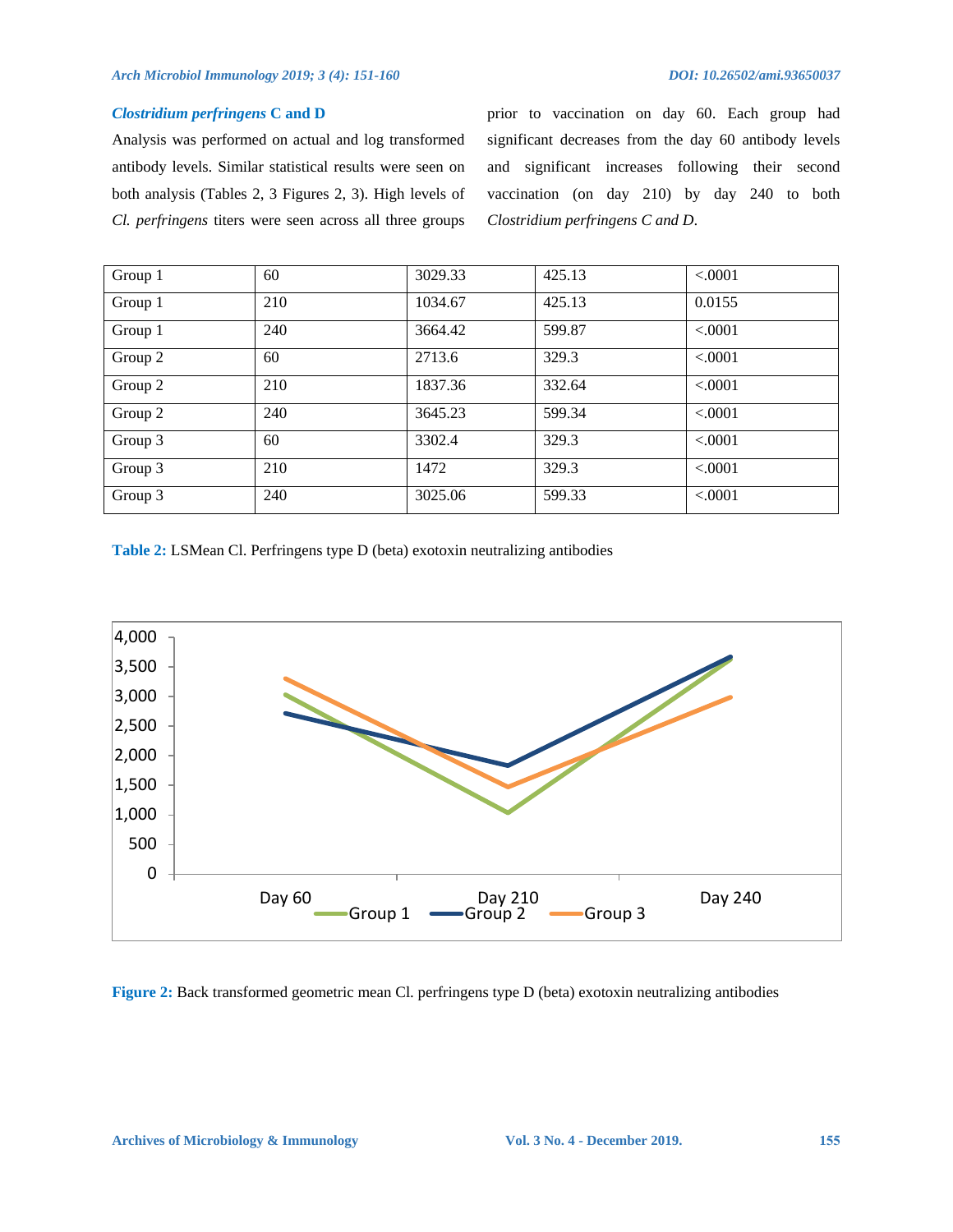# *Arch Microbiol Immunology 2019; 3 (4): 151-160 DOI: 10.26502/ami.93650037*

| Group   | Day | Estimate | <b>Std Err</b> | Pr > t  |
|---------|-----|----------|----------------|---------|
| Group 1 | 60  | 901.33   | 156.43         | < .0001 |
| Group 1 | 210 | 493.33   | 156.43         | 0.0018  |
| Group 1 | 240 | 1367.95  | 221.79         | < .0001 |
| Group 2 | 60  | 756.8    | 121.17         | < 0001  |
| Group 2 | 210 | 486.15   | 122.41         | < .0001 |
| Group 2 | 240 | 1098.89  | 222.02         | < 0001  |
| Group 3 | 60  | 1440     | 121.17         | < 0.001 |
| Group 3 | 210 | 366.4    | 121.17         | 0.0027  |
| Group 3 | 240 | 801.4    | 222.02         | 0.0004  |

**Table 3:** Mean Cl. Perfringens type D (epsilon) exotoxin neutralizing antibodies



**Figure 3:** Back transformed geometric mean Cl. perfringens type D (epsilon) exotoxin neutralizing antibodies

# *Clostridium novyii*

For *Cl. novyi* antibodies levels, Treatment Group 3 had significantly higher day 60 maternal antibody levels than the other two groups. While not statistically different, there was a trend  $(P=.11)$  for Treatment Group 1 to have higher exotoxin antibody levels than Treatment Groups 2 and 3 on day 210, and group 2 to have higher titers on day 240(p=.17) (Table 4, figure 4). All groups had significantly higher titers at day 240 than day 210.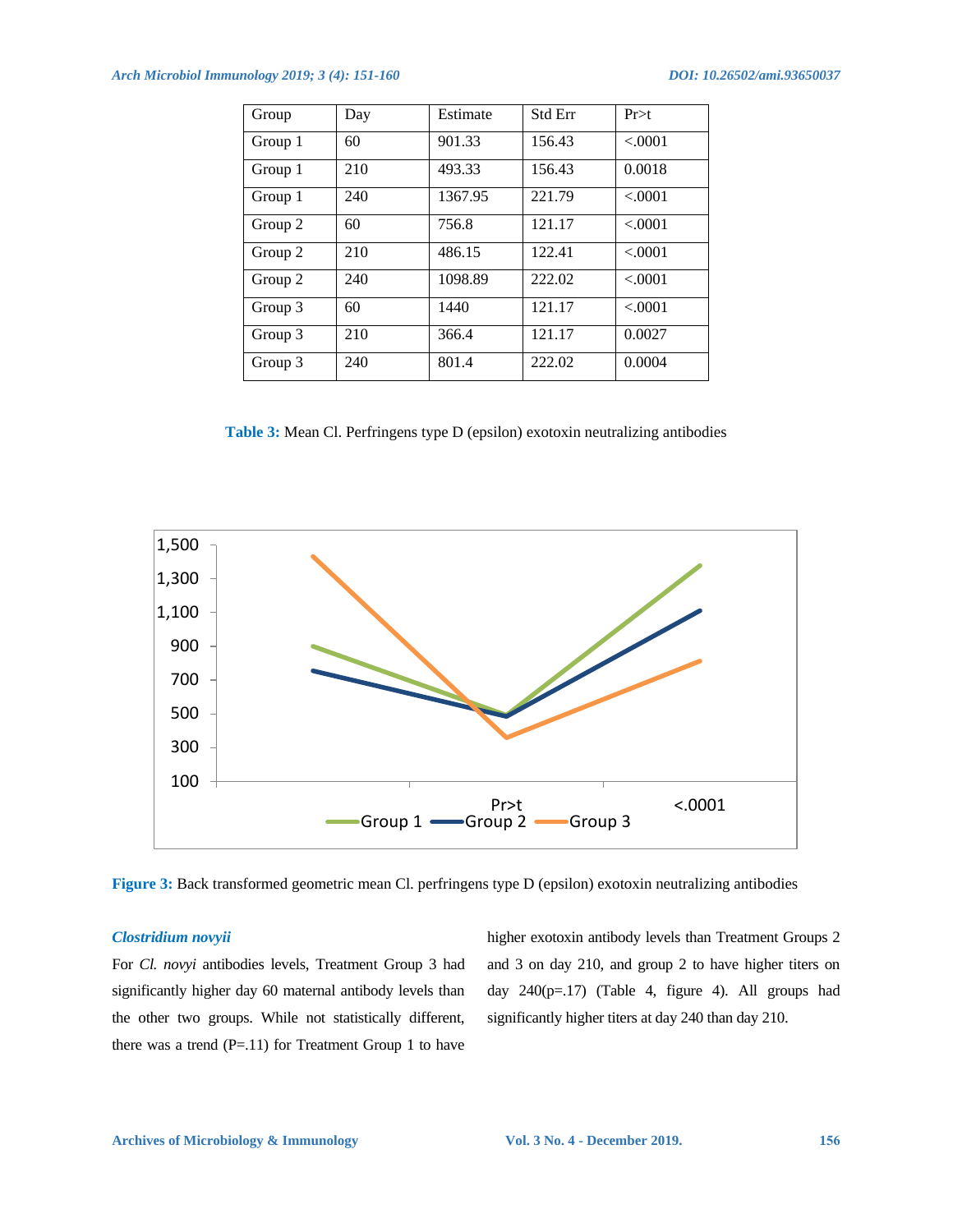| Clostridium novyii | Day 60             | Day 210 | Day 240 |
|--------------------|--------------------|---------|---------|
| Group 1            | 400 <sup>a</sup>   | 512     | 1109    |
| Group 2            | $395^{\mathrm{a}}$ | 402     | 1280    |
| Group 3            | $858^{\rm b}$      | 429     | 747     |
|                    | P < 0001           | P < 11  | P < 17  |

**Table 4:** Back transformed lsmean Cl. novyii exotoxin neutralizing antibodies



**Figure 4:** Back transformed LSmean Cl. novyi exotoxin neutralizing antibodies

# *Clostridium sordellii*

Although maternal antibody was higher in the Group 3 calves for *Cl. sordellii,* it was not significant. Both the Group 1 and Group 2 calves had significantly higher day 210 and day 240 antibody titers than Group 3. At day 210, group one had numerically (but not significant) higher antibody levels than group 2. At 240 days, Group 2 had significantly higher antibody levels than Group 1(Table 5, figure 5). All groups had significantly higher titers at day 240 than day 210.

| Clostridium sordelli | Day 60 | Day 210          | Day 240            |
|----------------------|--------|------------------|--------------------|
| Group 1              | 704    | 533 <sup>a</sup> | $1835^a$           |
| Group 2              | 747    | 470 <sup>a</sup> | $2219^{ab}$        |
| Group 3              | 883    | $342^{b}$        | 1109 <sup>ac</sup> |
|                      | P < 26 | P < 0.04         | P < 0.05           |

**Table 5:** Back transformed lsmean *Cl. sordellii* exotoxin neutralizing antibodies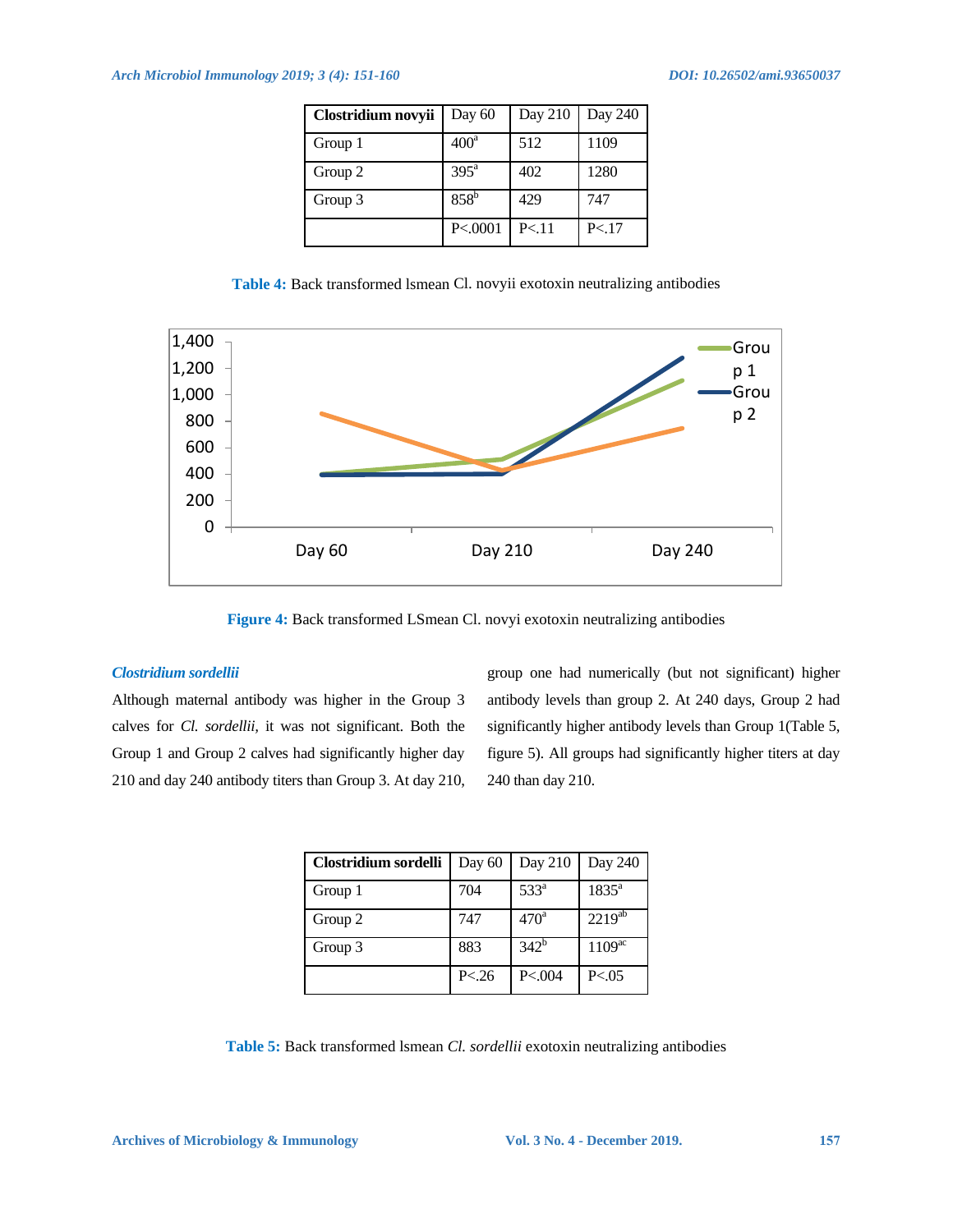

**Figure 5:** Back transformed lsmean *Cl. sordellii* exotoxin neutralizing antibodies

#### **Discussion**

The herd was chosen for this study, in part, because the cows in this herd had received no vaccine for several years. However, the high titers against *Clostridium perfringens* exotoxins, seen in the sixty day old calves' pre-vaccination, were most likely due to maternal transmission. While it cannot definitively be attributed to colostral transfer and not exposure, the fact the antibody levels declined until a second dose of vaccination was given on day 210, when the antibody levels had dropped, would indicate continual maternal decay not active immunity in the calves. While the maternal antibody transmission was not as high for *Cl. novyi* and *sordellii*, it was still high enough to block serologic responses in some of the calves. Whether the high level of maternal antibody is an indication of the ongoing exposure in the cows or persistence of previous vaccine responses could not be determined in this study but has been reported previously [9,10].

The lack of response to the initial doses is most likely due to maternal blockage of vaccination. It is important to note that the two groups with lower 60 day *Cl. novyii* and *sordellii* (group 1 and 2) did not show the decline of antibody following the sixty day vaccination and over the long time frame between vaccinations actually had some increase in antibody responses. It can be assumed that higher levels of maternal antibody can block clostridial vaccines responses, whereas moderate to low maternal antibody levels do not. The level of antibody in which blockage of vaccination occurs may vary by the vaccine antigen and/or formulation with different adjuvants [11]. For protection against early clostridial infections it may be more efficient to vaccinate the cows to increase colostral transmission of the colostridial antibodies and wait to vaccinate calves until they are older [10].

While only significant on the day 240 *Cl. sordellii* antibody levels, it is important to note the responses and the correlation to which vaccines were administered at each timeframe. For both *Cl. novyii* and *Cl. sordellii*, the higher immune response was seen at both timepoints following vaccination if it was co-administered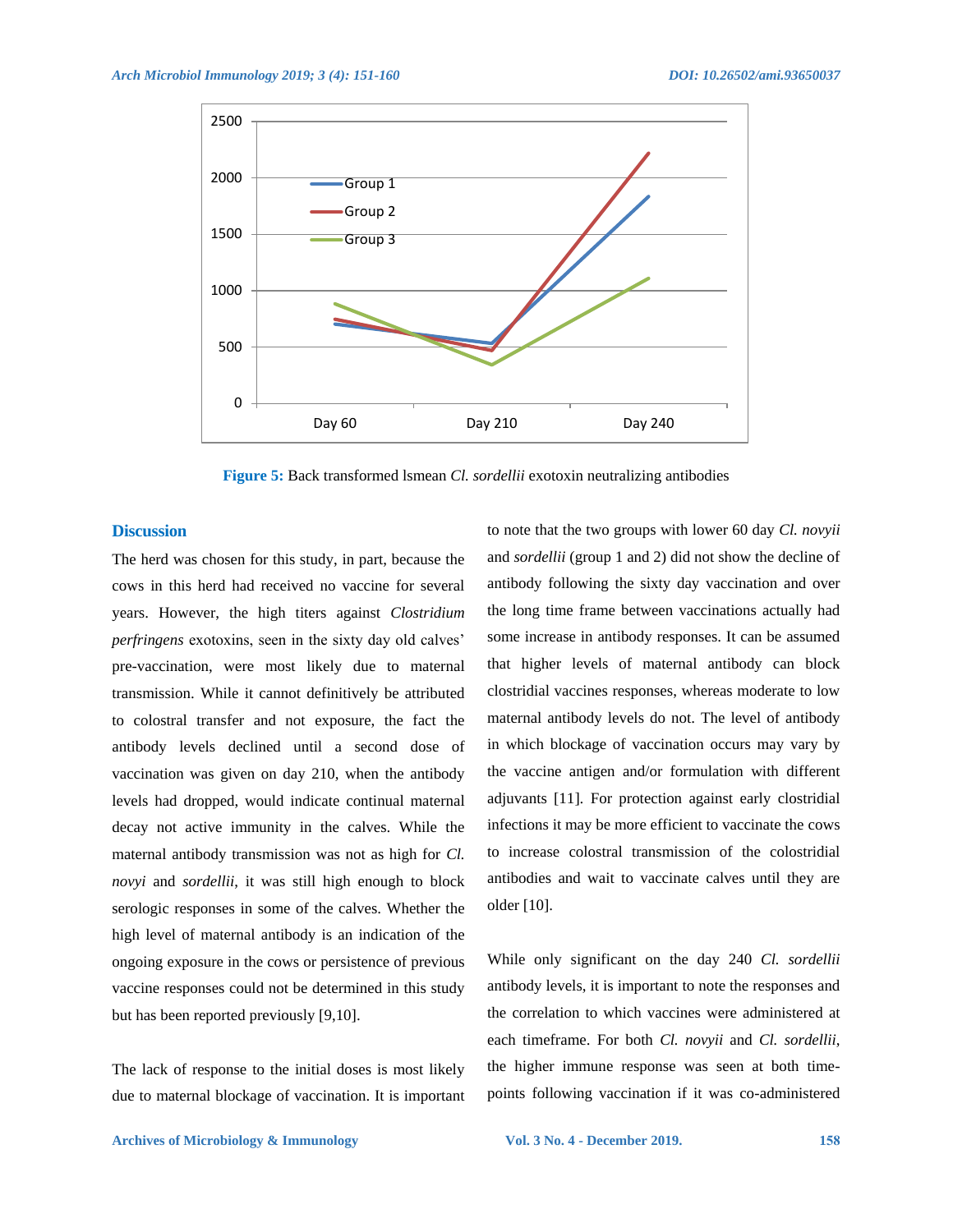with the intranasal MLV vaccine. Normally the higher booster response to the same vaccine would be anticipated with the calves that had the higher initial response to the vaccine, but the groups flipped as to the higher response and the calves with the numerically lower initial response to vaccination had the higher booster response. Interference of the serologic response to bacterins co-administered with systemic BHV-1 vaccination has been previously published as has the lack of interference when the co-administration of an intranasal of the BHV-1 response. This is another example of the ability of systemic BHV-1 vaccines to decrease the immune response to co-administered bacterins. If a maximum response to clostridial vaccines is desired, then co-administration with an intranasal BHV-1 vaccine should be considered.

#### **References**

- 1. Clostridial infections, in The Merck Veterinary Manual, sixth edition, Frazer CM editor Rahway, Merck and Co., 1986: 363
- 2. Songer GS. Clostridial vaccines in Large Animal Internal Medicine second edition, Smith BP editor, St Louis, CV Mosby Co., 2001
- 3. Blood DC, Henderson JA, Radostits OM. Veterinary Medicine, Philadelphia, Lea and Febringer Inc. 1979: 438-458
- 4. Songer JG. Clostridial diseases of small ruminants.Vet Res 29 (1998): 219-32.
- 5. Kerry JB: A note on the occurrence of Clostridium chauvoei in the spleen and livers of normal cattle. Vet Rec 76 (1964): 396.
- 6. Olander HJ, Hughes JP, Biberstein EL. Bacillary hemoglobinuria: induction by liver biopsy in naturally and experimentally infected animals, Pathol Vet 3 (1966): 421-450.
- 7. Gyles CL. Histotoxic clostridia. In Gyles CL and Thoen CO, eds: Pathogenesis of Bacterial Infections in Animals, ed 2, Ames, IA, 1993, Iowa State University Press, 2nd Ed, pp 106- 113.
- 8. Thomson RO, Batty I.The antigenic efficiency of pulpy kidney disease vaccines. Vet Rec 65 (1953): 659-663.
- *9.* Troxel TR, Burke GL, Wallace WT, Keaton LW, McPeake SR, Smith D, Nicholson I. Clostridial Vaccination Efficacy on Stimulating and Maintaining an Immune Response in Beef Cows and Calves. J Anim Sci 75 (1997): 19–25.
- 10. Veschi JLA, Bruzzone OA, Losada-Eaton DM, Dutra IS, Fernandez-Miyakawa ME. Naturally acquired antibodies against Clostridium perfringens epsilon toxin in goats. Vet Imm and Immuno 125 (2008): 198–202.
- 11. Naz S, Ghuman MA, Anjum AA, Manzoor AW, RanaW, Akhter R. Comparison of Immune Responses Following the Administration of *Enterotoxaemia* Vaccine in Sheep and Goats. J Vet Anim Sci 2 (2012): 89-94.